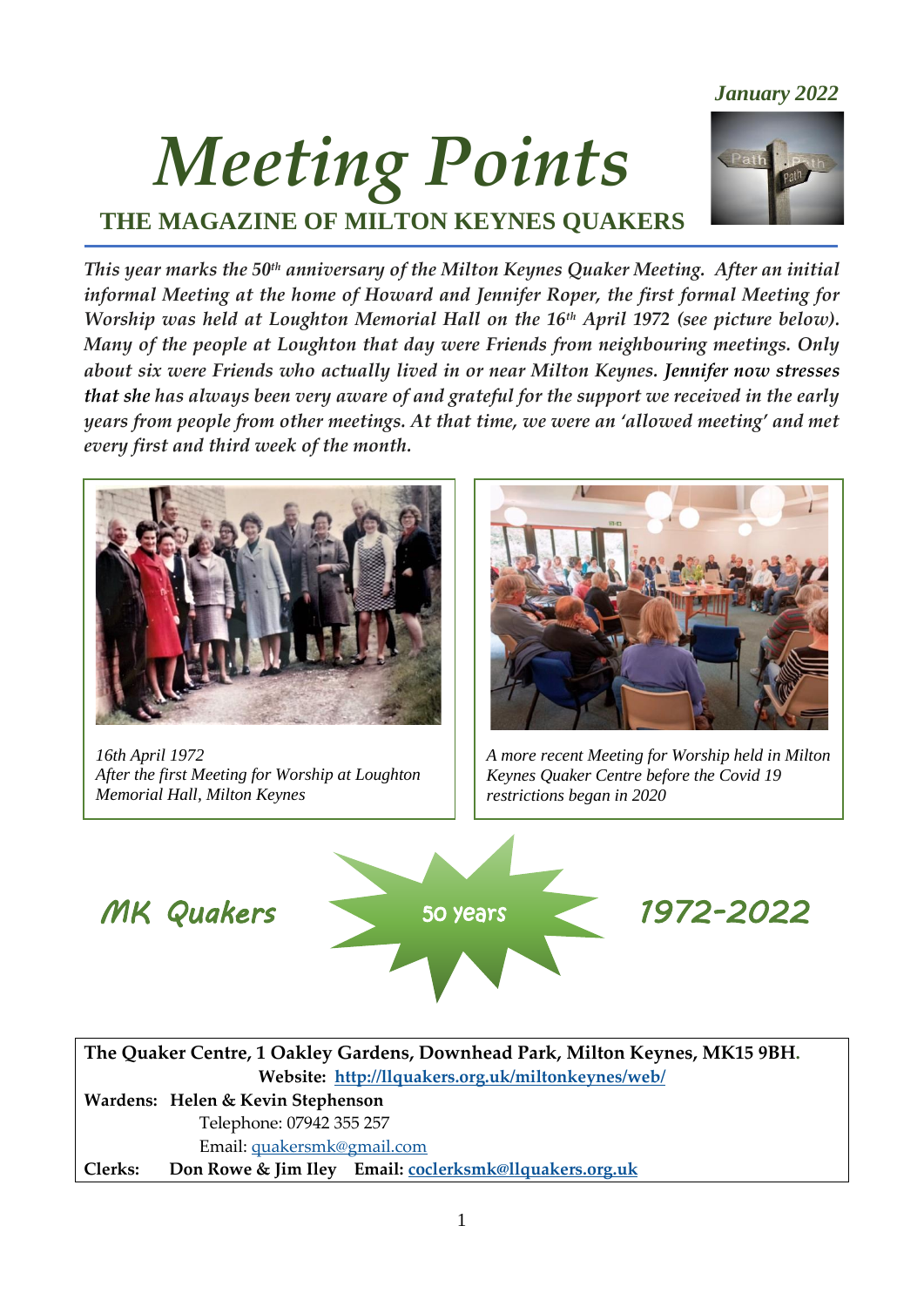### **From the editors**

#### **Changes on the editorial team**

 Encouraged by general support from readers, Rob Paton's energetic enthusiasm was largely responsible for the relaunching of Meeting Points in 2020 after a brief break. Sue Sheldon Davies joined the new team and made a valuable contribution. However, Rob and Sue D are now moving on; we thank them both and are pleased to know that they will continue to write for the magazine from time to time.

**Can you help?** Sheila Edwards is our newest editor and there are also opportunities for YOU if you would like to share in producing Meeting Points. We would particularly appreciate it if you have the technical skill to take a turn at putting the bi-monthly magazine together in its final stages.

**MK Quakers' 50th Anniversary** This year is the 50th anniversary of MK Meeting, and throughout the year we hope to include articles related to the growth of our Meeting from 1972 onwards and into the future. Friends may remember the first meeting held 50 years ago in Jennifer and Howard Roper's home and those earliest days when Meetings were held at Loughton Memorial Hall.

 Perhaps some of you were involved in the planning/purchase/building of the Meeting House and could write about that. Some may remember key events over the years. Then, of course, we need your thoughts about the future of the Meeting as it moves forward. Please send us your contributions.

**Milton Keynes ...... and you** We also hope to start a series of articles written by individual Quakers about their contribution to the growth of the successful town of Milton Keynes. See page 7 for details of this: LET YOUR LIFE SPEAK.

#### **Contributions and Word Count**

Approximate word counts are: Full page with heading: 570-590 Full page with heading + picture/text box 400-410 Column with heading: 260-270 Column with heading + picture/text 170-180

Contributions can be sent to one of the editors or to [mp.miltonkeynes@llquakers.org.uk](mailto:mp.miltonkeynes@llquakers.org.uk)

The deadline is the first Friday of each month of publication (January, March, May, July, September, November).

**Photos and other material** Are you a keen amateur photographer or artist? We always welcome relevant photos and drawings, whether your own or sourced elsewhere. Please send your photos or other artwork in, whether of current events linked to the Meeting or more general local pictures that you are proud of. We would like to have a bank of photos and pictures available. We would also be interested in building up a stock of relevant 'filler' material – any quotes, sound bites, jokes, cartoons etc that you think readers would enjoy?

#### **Sue Mouneimné & Sheila Edwards**

### **Wardens' News**

### **Temperamental times**

 Recently we started maintenance on the wall-mounted hand sanitizers situated throughout the building. They are very temperamental! Open them and the nozzle falls off, the refill cap at the top falls off, the liquid splashes all over you (best to have a bucket underneath) and closing them is quite fiddly. I always wondered why one sees them in other buildings and they are normally empty and with a sanitizer bottle on top - now I know. We have in our building a mixture of bottles and wall-mounted hand sanitizers, feel free to use them at your convenience.

 Over the last year, we had a steady income from our hirers returning and some new ones. Unfortunately, with the new Omicron variant, most hirers cancelled, except for the support groups. December is normally quiet, but this year even more so. We are grateful that most hirers are now returning, although some are still hesitant. **(continued on page 4)**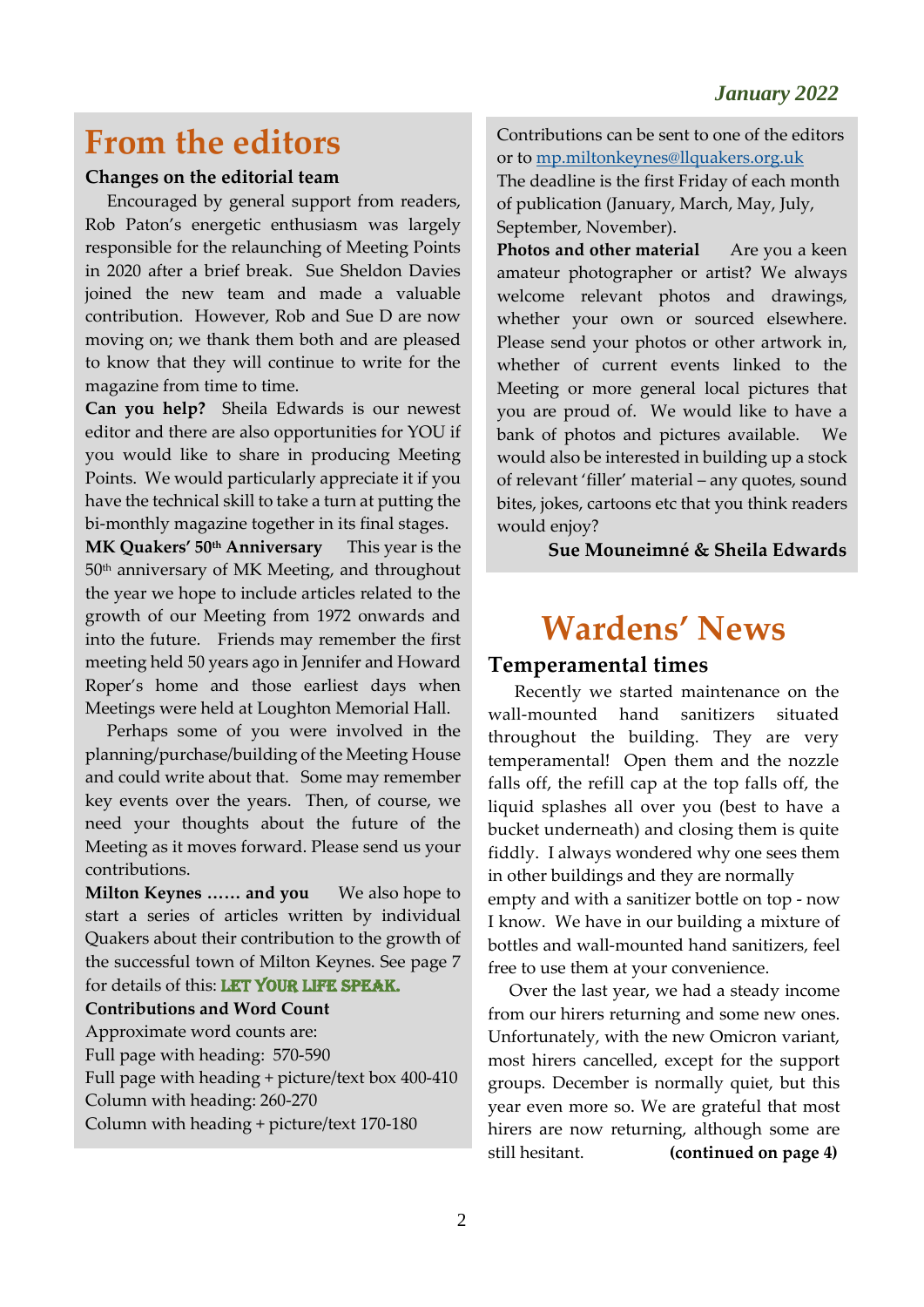## **A Request from Elders**



As part of the celebrations of our 50th birthday, Business Meeting invites Friends to write something on the theme 'What Quakerism means/has meant to me'. In our Business Meeting minutes it was described as 'a shortish piece of writing' on this theme. Elders have taken on the organising of this so, if you have something to say, please send your piece of writing to Ann Limb on [agl@annlimb.co.uk](mailto:agl@annlimb.co.uk) before the end of March. Extracts of the written pieces might be used as 'tasters' on the outwardfacing pages of our website. Depending on how many

submissions we receive, we could publish these as part of our 50th celebrations. So, all you writers and potential writers, please get going!

 *Thank you, from elders (Maggie, Michael, Ann, Sue S, Helen)*

**o-o-o-o-o-o-o-o-o-o-o-o-o-o-o-o-o-o-o-o-o-o-o-o-o-o-o-o-o-o-o-o-o-o-o-o-o-o-o-o-o-o-o-o-o-o-o-o-o-o-o-o-o-o-o**

## **Future Online Meditations with Helen Stephenson**

Following her very successful and much valued online meditation sessions, Helen is continuing these in the new year. The next session will be on the  $11<sup>th</sup>$  February 2022 at 10.00 am. Thereafter the



.

dates until summer are: 11<sup>th</sup> March, 8<sup>th</sup> April, 13<sup>th</sup> May, 10<sup>th</sup> June and 8<sup>th</sup> July. If you might like to attend any of these sessions, could you please let Helen know [\(helenstephensononline@live.co.uk\)](mailto:helenstephensononline@live.co.uk) so that she can keep a list of friends to inform and remind of each session. The clerks will send us the link for each session via weekly Notices. All are welcome

**NB***: While there is no charge for these sessions, participants are invited to make a donation to Milton Keynes Meeting as a contribution for their attendance. If you would like to do this, then you can pay online indicating 'Meditation': the account number for Milton Keynes Quaker Meeting at the Co-operative Bank (Sort Code 08-90-28) is 50528862. Or you may prefer to write a cheque and send it to our treasurer, Carmel Schmid, at the Quaker Centre.* 

**o-o-o-o-o-o-o-o-o-o-o-o-o-o-o-o-o-o-o-o-o-o-o-o-o-o-o-o-o-o-o-o-o-o-o-o-o-o-o-o-o-o-o-o-o-o-o-o-o-o-o-o-o-o-o**

### **Correction from Ernest Clinton**

I recently returned from a visit to Nigeria where my sister (keeper of the family records) informed me that my great great great grandfather, Kenneth Macauley, was not a Lord as stated in 'My Faith in Practice', published in the March 2021 issue of Meeting Points.

Kenneth was second cousin to Lord Zachary Macauley, whose life size bust is in the north west tower chapel of Westminster Abbey. Zachary Macauley was a leading figure in the campaign against slavery alongside William Wilberforce and Thomas Clarkson and was at one time governor of Sierra Leone. He was married to Selina Mills, the daughter of a Quaker printer of Bristol. Kenneth Macauley served as Acting Governor of Sierra Leone in the early 19th century. The family tree is traced back to the Scottish Isle of Lewis in the early 16th century and before that to Norway.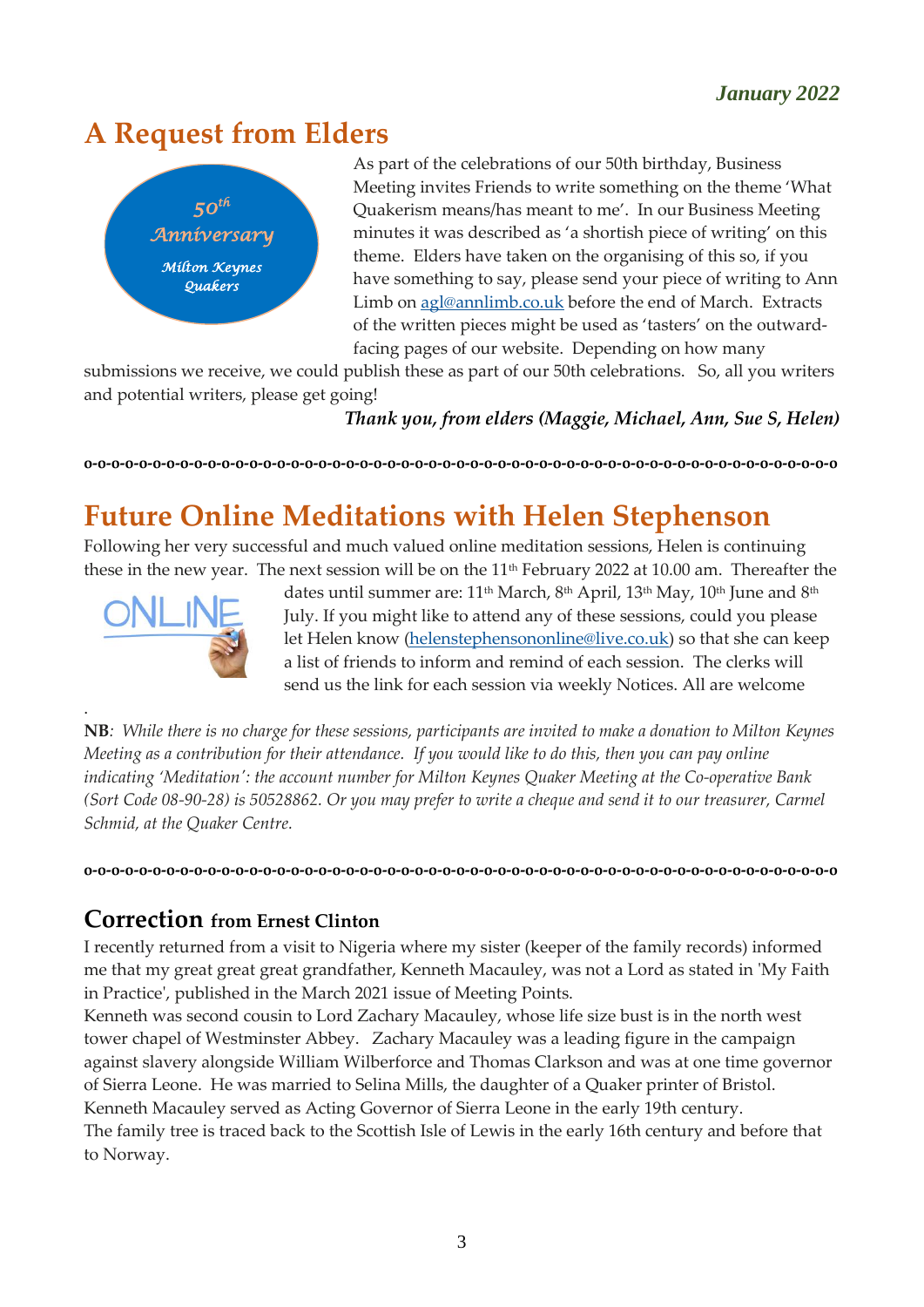# **A Letter from Area Meeting Clerk**

#### **APPEAL FOR YOUR INVOLVEMENT**

#### **Dear Friends,**

At the end of this month (December), I come to the end of the triennium as **L**uton & **L**eighton **A**rea **M**eeting clerk. I have been your clerk since January 2019. I had intended relinquishing the role in December but have agreed to be nominated for a further two years. I have enjoyed getting to know more of you individually, more about the challenges some local meetings face, of the joys of welcoming new attenders and the emerging experimentation of doing things differently. I have learnt much from liaising with AM Trustees and from hearing from our Meeting for Sufferings representatives and our other representatives to central committees.

**Change is afootfor us in L&LAM!** We will soon have a local development worker working alongside our AM, Hertford & Hitchin AM and Northamptonshire AM. This could happen by May 2022. We will be in a cluster of three Area Meetings. I have no doubt that that will bring us different insights, approaches, and will help us nurture 'new shoots.

**Getting involved** Are there any Friends who would like to be involved in supporting the clerking side of AM? Would you like to know more about the role? Perhaps you have suggestions to make as to how things might be simplified? It would be great to have more Friends involved.

Perhaps you have never been asked if you are interested? Are there questions about the role that you would like to ask? Perhaps others have thought you have other commitments and might not be interested. If there is a glimmer of an interest and you might like to consider offering service in this way, please get in touch and we can talk about it. If after talking about it and you are willing, your name can be passed on to AM Nominations Committee for their consideration.

**In Love and Friendship, Gloria Dobbin** (email: [clerkamlandl@gmail.com](mailto:clerkamlandl@gmail.com) )

#### **Postscript:**

**I have good news to share!** Since I wrote to Friends in December, nominations came (miraculously, it feels) to AM on 9th January. An AM Clerking Group of four Friends has now been appointed. As two of the appointments are for just one year, I continue to invite your involvement. Please let me know if it is something you would like to explore.

There are questions being asked about why we need AM. Our nine Local Meetings of different shapes and sizes need AM and its spirituallybased processes and structures in order to function as vibrant Quaker communities. We can find spiritual nourishment, greater understanding and contribute to the work being undertaken in our name.

 I warmly encourage everyone to attend AM to see what happens and participate. The names of representatives are recorded but you don't need to be a representative in order to attend. **All are welcome.**

**o-o-o-o-o-o-o-o-o-o-o-o-o-o-o-o-o-o-o-o-o-o-o**

### **Wardens' News**

**(continued from page 2)**

**Help! We need clean, grey recycling bags!** Milton Keynes Council provides these, but its online booking system doesn't acknowledge our address and our phone orders don't arrive. The friendly councillor for Downhead Park once delivered them to our door, but we feel he has more important jobs. If you can spare a few bags, that would be very helpful.

Now more of us are attending Meeting for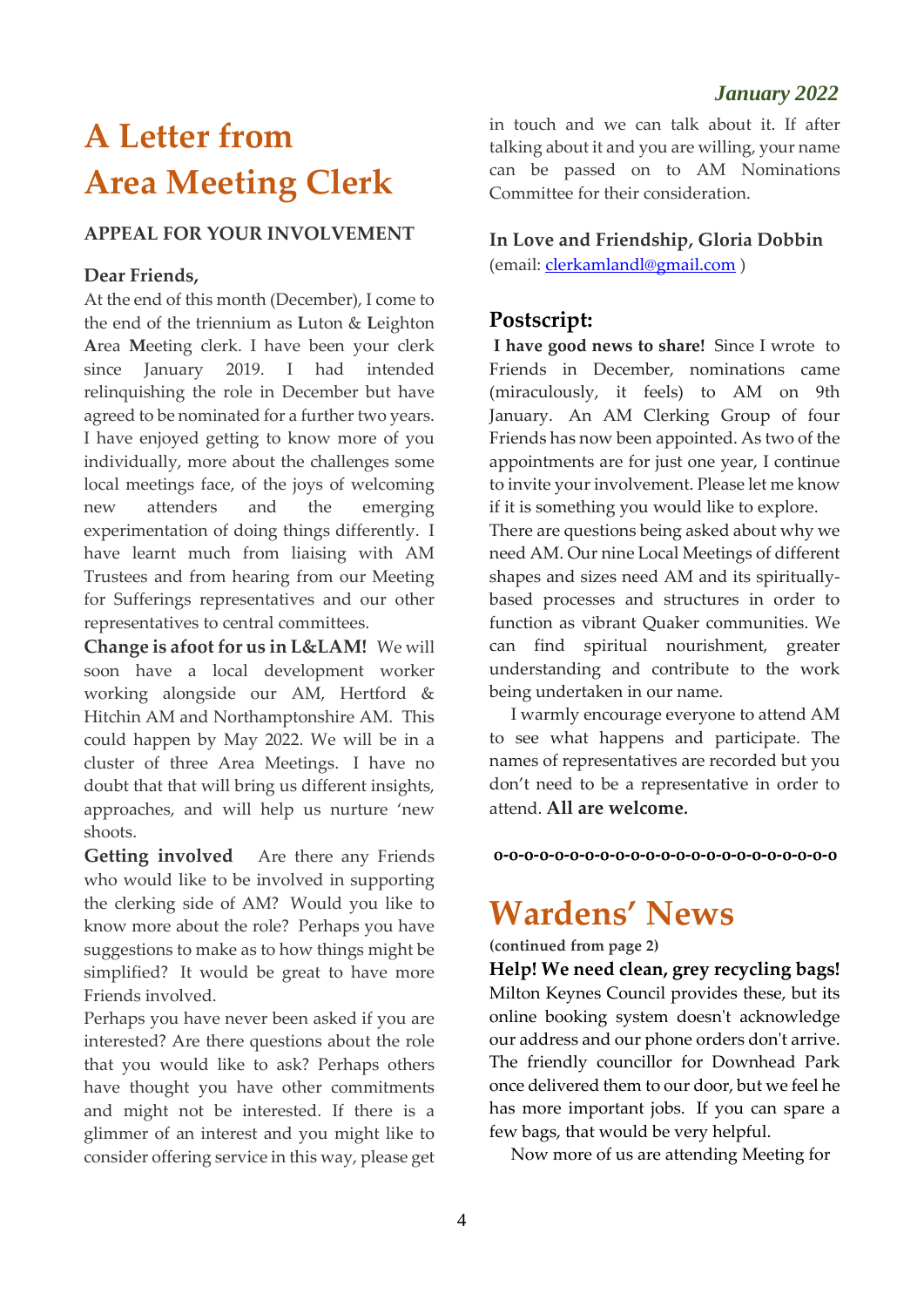Worship in person, might we kindly ask you to help with stacking back the chairs?

#### **Ending with these words by Mary Oliver seems to be appropriate:**

*Instructions for living a life: Pay attention. Be astonished. Tell about it.*

**We are looking forward to another year as your wardens. Kevin and Helen o-o-o-o-o-o-o-o-o-o-o-o-o-o-o-o-o-o-o-o-o-o-o**

# *Lifelines*

**Talking Quaker sessions** *were resumed this Autumn after a pause during the pandemic. This time the sessions were in the form of listening groups. Groups of up to eight Friends spent the first half of each session pondering silently on the theme of Lifelines. Those who wished to speak during this time contributed only once into the silence. After that, the group changed gear and became a discussion group, responding to previous contributions and reflecting on the topic.*

### *Thoughts on joining my first 'Talking Quaker' session*  **Camilla Malone**

It was my first experience of attending Talking Quaker sessions, three sessions in all, and I was excited and intrigued to see what they were all about. This year's starting point for reflection was Lifelines.



In my group of eight to ten people, some of us spoke of the love and friendship of family and friends

as lifelines. Writing up family history as a means of handing down family stories is a way

in which one Friend is creating links with her family's past. Another Friend told of how she writes stories for her grandchildren, a loving way of creating connection with and inspiring her young relatives. A member of the group recommended the book "Becoming Myself: A Psychiatrist's Memoir" by Irvin D Yalom, as he embarks on writing his own memoirs, but with uncertainty at this stage of what he wants to pass on to later generations, and exactly how, knowing he has the chance to create a meaningful and powerful book.



A Friend recalled her experience when, as a small child whose family had just moved towns, an adult took her hand and gave her comfort when she most needed it, in a

time of vulnerability. This prompted reflection on how we can be lifelines to others without even knowing it. This has made me bring to mind over the last few weeks some of the simple acts and gestures that have touched my life.

 Sometimes we don't always support ourselves and we need to be reminded to be kinder to ourselves. One Friend described how she had been able to "bring herself consciously in line with her body" that afternoon, by allowing her body to choose the pace for a few hours, instead of powering through as usual. It reminded us that the Quaker way is to use silence in our lives, at times collectively, at times individually, to go beyond our every-day thinking.

 Our final session concluded with one of our elders raising the questions "Are we all actually seeking ourselves? Is this why we come to Quakers?" For me, at least, Quakers is my spiritual home and a place for seeking truth, or at least my own truth, a place that helps me to try and live in truth, with integrity. It was a wonderful space to share our experiences and reflections and to get to know each other a little better.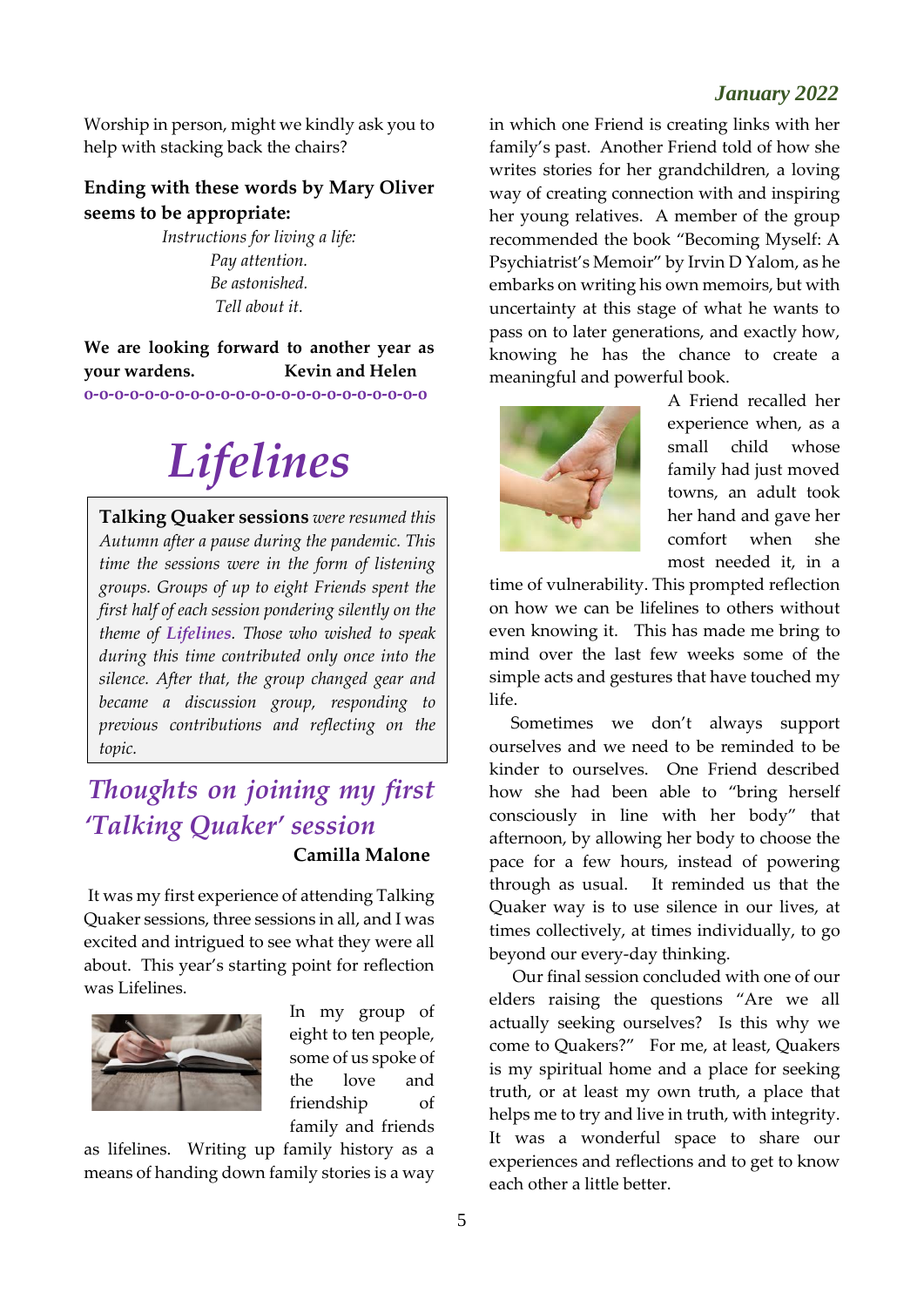# **Bletchley Park... and Quakers?**

#### **By Sheila Edwards**

 I'm sometimes asked how, as a Quaker, I view Bletchley Park, wartime home of the codebreakers, where I'm a volunteer tour guide. I enjoy sharing with groups of visitors the thrilling story of how German Enigma codes were cracked in WW2 by a dedicated workforce of over 9,000.



 I've met Quakers who see an anomaly - a place of war and a pacifist? The atmosphere at Bletchley Park in the 1940s was very actively in favour of the war effort. It's also true there are ex-military people to be found among today's volunteers and staff at Bletchley Park. And then there is me...

 But I've never been entirely alone. I believe there were some Quakers employed at Bletchley Park during the war. It was an acceptable form of non-violent activity, in the same way as logistics or medical work. I expect those Quakers had the same view of Bletchley Park as I do; it was committed to ending the war and the atrocities of Nazism. There were, indeed, some Quakers who left their Meetings and enlisted to fight, rejoining after the war and taking part in rehabilitation work.

 I first heard of the wartime presence of Quakers at Bletchley Park through talking to

veterans who came on my tour. They spoke of Quakers and pacifists who had worked quietly amongst their ranks. The word 'quietly' is important. One did not broadcast pacifism in wartime. It was an unpopular stance in the public eye, associated with cowardice. Local people who offered rooms to rent for Bletchley Park employees sometimes specified 'no conscientious objectors'. Any pacifists or conscientious objectors amongst the employees certainly wouldn't have been a vocal group.

> I also sometimes noticed, in published obituaries, references to Quaker schools that veterans had attended. Some years back, I set about looking into this, by placing an ad in *The Friend*, seeking information. I made contact with two Quaker families who knew their deceased relative had been employed at Bletchley Park. Unfortunately, nothing was known of their job role or life there.

> It's unlikely that any conscientious objectors were

employed as Government Code and Cypher School civil servants. Conscientious objectors had to be registered and appear before a Tribunal, and there is no evidence that Bletchley Park recruited its 'mainstream' staff through those Tribunals. It is considered very possible, however, that there were conscientious objectors in medical or welfare roles on site and in outposts.

 I'm unlikely ever to unearth a 'treasure trove' of information on this subject - but one never knows! Long-lost diaries secreted away by veteran workers do come to light many years later when their grandchildren explore the attic.

 **If any local Friends know of Quaker wartime connections with Bletchley Park, I would be interested to hear. I hope, also, those Friends who take advantage of the**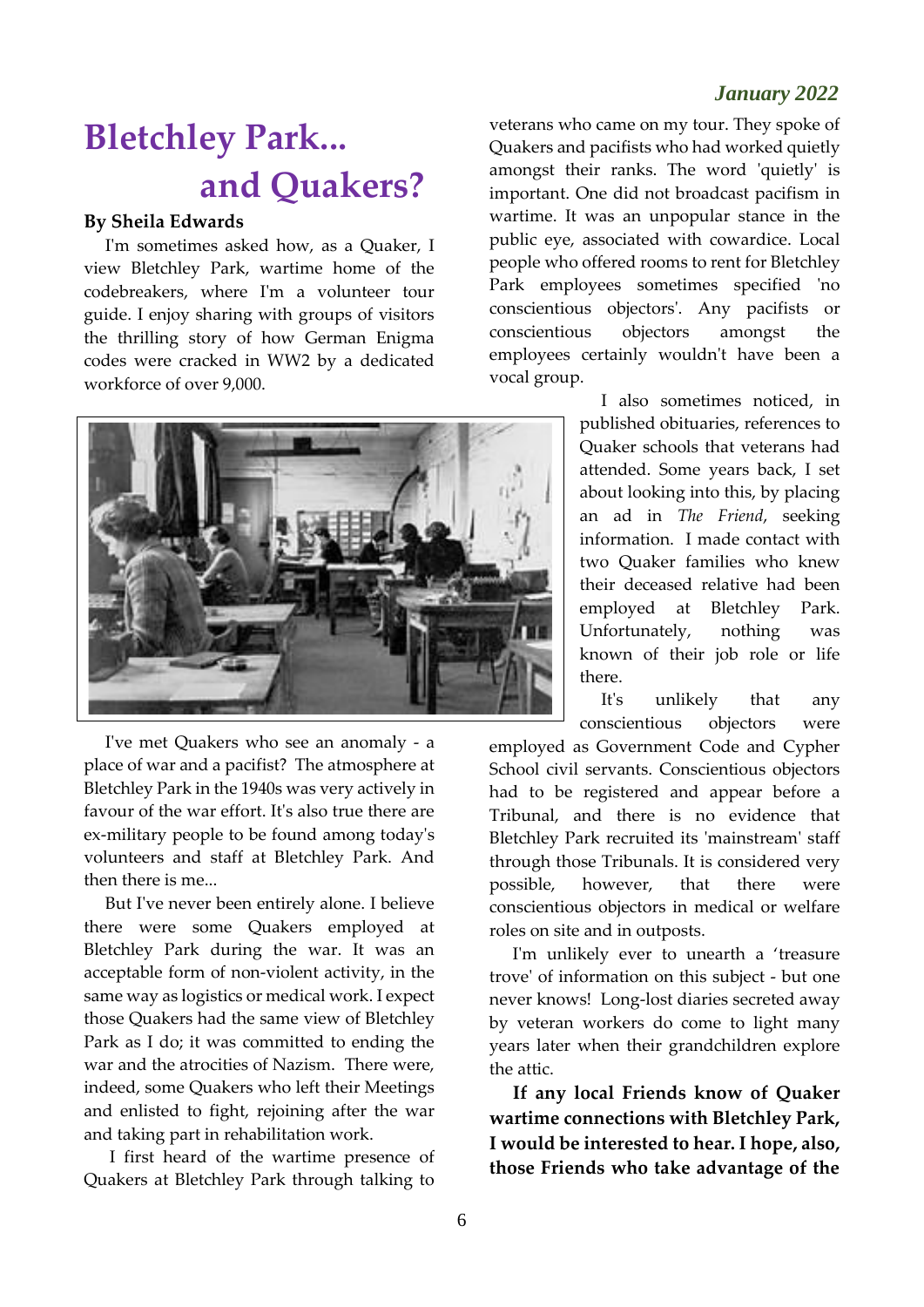**complimentary tickets to Bletchley Park enjoy their days there! It's a unique place of history, computer genius and stories of human endeavour.** 

 **Sheila Edwards**

## LET YOUR LIFE SPEAK

*The editors hope this will be just the first of a series of articles about Quakers and Milton Keynes. Let us know if you yourself have had connections to the development of Milton Keynes and whether you think your Quaker values influenced your work in any way. Many areas of interest spring to mind: the planning of Milton Keynes and its development, the successful business economy, local politics, culture, sculpture and artwork, the concrete cows, the Open University, policing, schools, churches, the hospital, social work, counselling, the library, the parks and Redways, the establishment of a Quaker Meeting, etc., etc.*

*Perhaps you achieved your ideal and perhaps you didn't. In either case, we would love to know your thoughts.*

**Please send your contribution to one of the editors, or to:**

**[mp.miltonkeynes@llquakers.org.uk](mailto:mp.miltonkeynes@llquakers.org.uk)**

**Approximate word counts for your guidance are: One column with heading only: 260-270 One page with heading only: 570-590**

**Deduct words to allow for pictures, which are also most welcome.**  $\overline{a}$ 

### **Library: Recent Acquisitions**

*Quaker Quicks are short books each of which gives an accessible introduction to one aspect of Quaker tradition. We have added the two latest editions of Quaker Quicks to our collection, which is on display on the top shelf, next to Section 1.*



### *In Step with Quaker Testimony*

*by Joanna Godfrey Wood* 

Margaret Fell was an inspiring and practical leader in the early Quaker movement in 17th-century England. Remembered as the wife of George Fox, her

writings have been largely forgotten. This book brings them to life again, with excerpts and reflections structured around the four testimonies that have continued to shape Quaker witness to this day: Simplicity, Truth, Equality and Peace. To do this, Joanna Godfrey Wood follows each passage with a modern adaptation of Fell's words and then explores her own personal responses from a 21stcentury perspective. John Hunt Publishing **Classification:** 3/WOO



### *Hope and Witness in Dangerous Times by J. Brent Hill*

This book invites all people of faith to consider how our personal and communal faith practices in growing deeper

spirituality should bring us to a fresh engagement with the needs of this world. This includes being active in promoting those values which align with our understanding of the gospel and standing against injustice, oppression, and evil inflicted on any of God's children. John Hunt Publishing

**Classification:** 3/HIL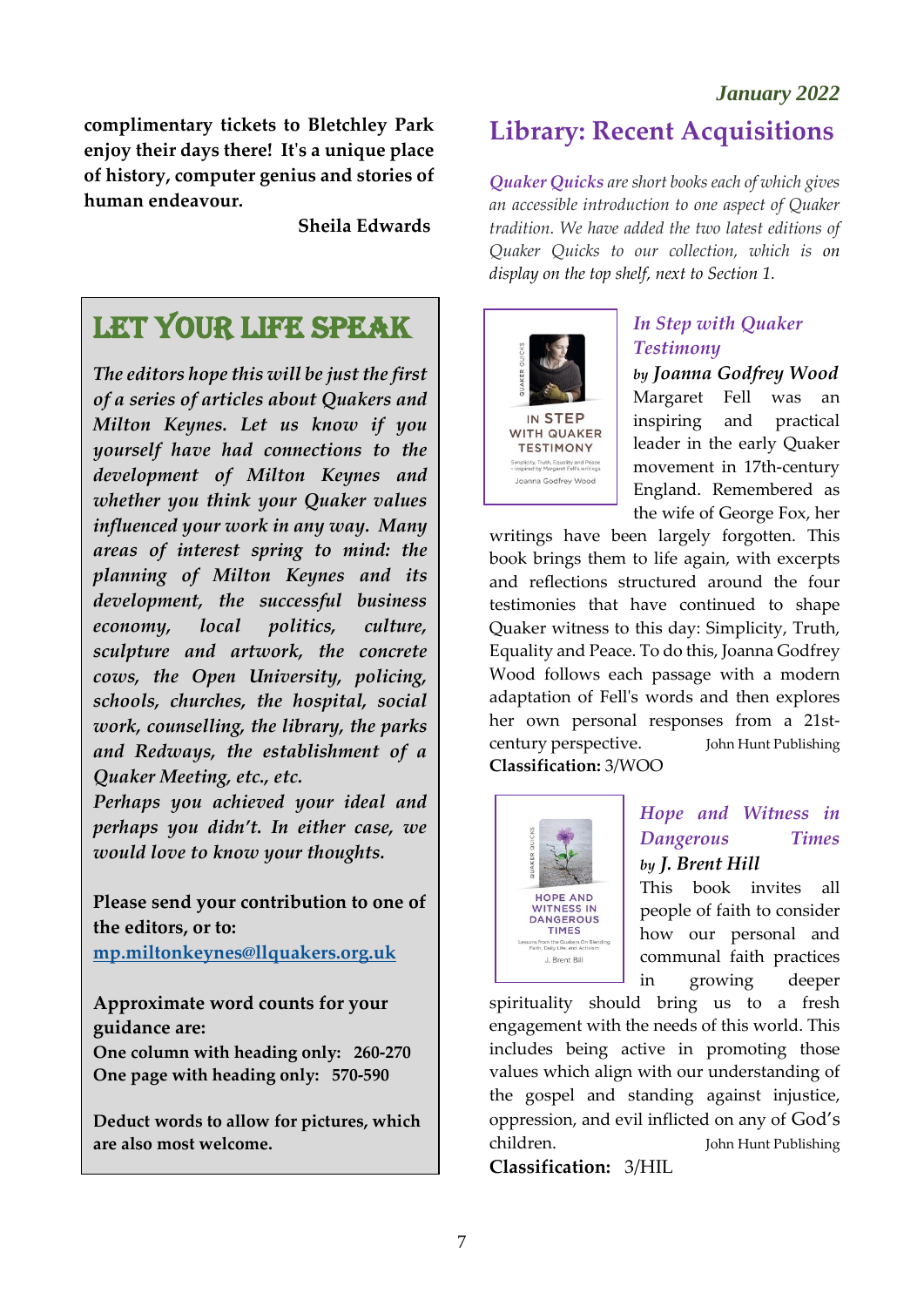### **Book Review written by Carmel Schmid**

### *My Grandmother's Hands* **by R Menakem**

This book contains a rude awakening for those who consider themselves progressive, liberal



or equalitarian with regards to race. That probably includes the entire Quaker community and so, yes, this book is relevant. The premise is that we each (Black/White or Police) have inherited an element of trauma that subconsciously

contributes to ongoing 'White Supremacy' in the world. Without this awareness, we may believe that we are sympathetic to the cause and at the very least harmless.

 Initially, the book explores the complexity of current day 'white supremacy'. The author explains why white police officers are not held to account for black deaths in service. He says that officers carry the trauma (and fear) in their bodies and their cognitive response is overruled by adrenaline-fuelled action. Liberal or progressive white people react in a similar way and our'progressiveness' thwarts rather than helps progress. This concept was demonstrated in a movie called "Crash" where the good cop was the one who opened fire on an innocent black kid.

 Having said that, I have a 'love hate' relationship with this book. Yes, some excellent content, ratified by highly acclaimed trauma practitioners. But, I am dubious about much and especially the concept that everyone's trauma relates to race inequality.

 Despite my appearance, as a fair Caucasian, in the context of this book - I feel more black than white. By that I mean that I feel unempowered. My felt sense of being radically dis-empowered has been with me all my life but the origin (childhood trauma) only dawned on me slowly over recent years. My condition is 'Complex PTSD'. And so, the concept, that all white people need to address inherited 'white supremacy' leaves me cold.

 I do think it probable that we all carry trauma wounds of one kind or another, and for many - the trauma is inherited. I agree too that we all need recovery from our wounding as trauma wounds do create havoc in the world.

 This book goes on to offer practical suggestions of addressing trauma somatically (meaning deep-seated wounds held within the body). I would have preferred these to be contained in a separate work-book because, for me, a one-off exercise is of little use. I am unlikely to return to this book to find the exercises which need to become embedded into a daily practice. Having said that, there are myriad therapeutic practices available elsewhere that address trauma at a physical level.

 This book covers many aspects of racial issues, trauma and recovery. It is heavy- going but thought-provoking and informative.

#### **Carmel Schmidt**

### **This book is available in our library: classification 10/MEN**

*"History is not the past. It is the present. We carry our history with us. We are our history. If we pretend otherwise, we are literally criminals."* 

 *James Baldwin*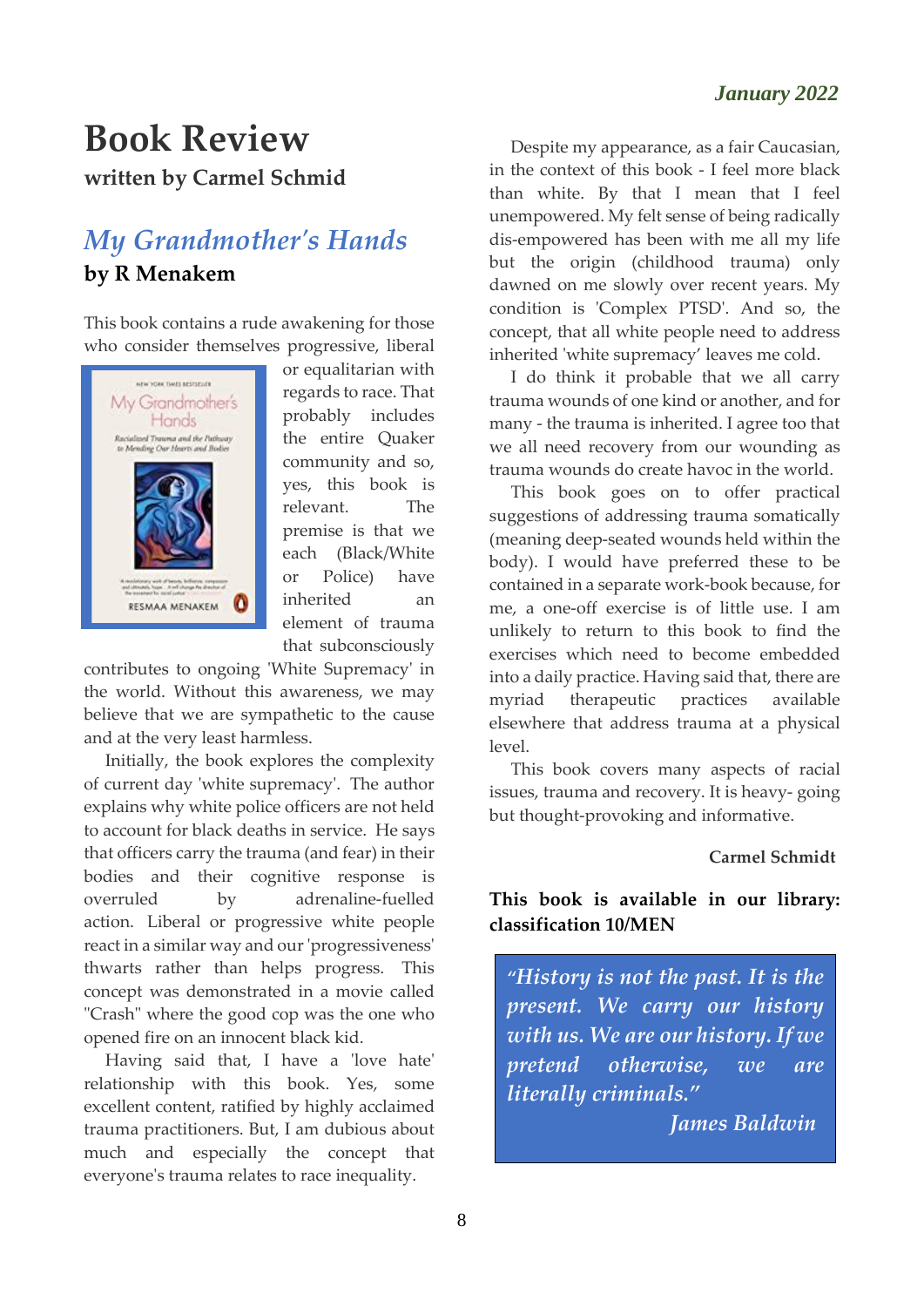# *Interpreted by love*

*The introduction given to the Winter Retreat by Maggie Cook* 



 The idea for this theme, *Interpreted by Love*, is taken from the popular English hymn *Dear Lord and Father of Mankind* by John Greenleaf Whittier (1807-1892) – often known as the Quaker hymn because its author was a 19th century American Quaker poet (and leading anti-slavery campaigner).

 Some of you will have heard me say that I think two of the lines in Verse 3 are among the most beautiful and significant in the entire English hymnal:

> *O Sabbath rest by Galilee! O calm of hills above, Where Jesus knelt to share with Thee The silence of eternity Interpreted by love!*

 It was into this type of setting that Jesus would come and pray when he withdrew from the crowds that he was mostly surrounded by – into "the silence of eternity, interpreted by love!"

 For me, this metaphor sums up so much: first of all, the unfathomable mystery at the heart of human experience ('the silence of eternity'). In other words, however we try to dress it up, dress up our beliefs, or try to articulate them or pronounce them, we still cannot know the truth. The reality is that we

live in a state of unknowing … and some people find it hard to accept that. Nevertheless, what **is** within our power is the possibility of choice, the choice of **how** we interpret that unknowingness. The poet is suggesting that, for Jesus, what made sense of it all was a philosophy of love, and clearly, from what we know of his life, he manifested that. The interpretation through love can be our choice as well – to have love as our main guiding principle. This is not only a massive act of faith, it is also a guide as to how to live, a guide as to which choices to make throughout life, a guide that continually offers us the possibility of choice.

 Of course, the essence of the whole Christian religion in its origins is love – love of neighbour and equally, I believe, love of ourselves, or at the very least kindly acceptance of ourselves – although Christianity has never been so good at that bit. On the contrary, Christianity as a movement has formally and doctrinally taught us to dislike and devalue ourselves particularly through the doctrine of original sin which believes there is something essentially 'bad' about us, that we were born with this particular contamination passed on from Adam. As a result, we are: *'like worms';* we *'proceed from evil to evil'* (Jeremiah 9, 3); *we are 'in the chains of wickedness'* (Acts 8, 23).

 And just a glance at an old hymn book reminds us that '*I nothing am'* (343) I am '*an obdurate stone'* (348) '*weak and vile*'(351) '*polluted*' (352) '*one dark blot'* (353). My history is '*sin upon sin'* (354). I have '*some cursed thing unknown'* which '*must surely lurk within'* (364) '*dust and ashes is my name'* (365). I have a '*foul heart'* (366) and all of us together are '*a vile and thankless race'* (63).

 These are predominantly 18th and 19th century versions of St Augustine's doctrine of original sin. He wrote in the 4th century CE '*We have all become one lump of clay, that is, a lump of sin …. we as sinners deserve nothing other than eternal damnation*'. And a few years after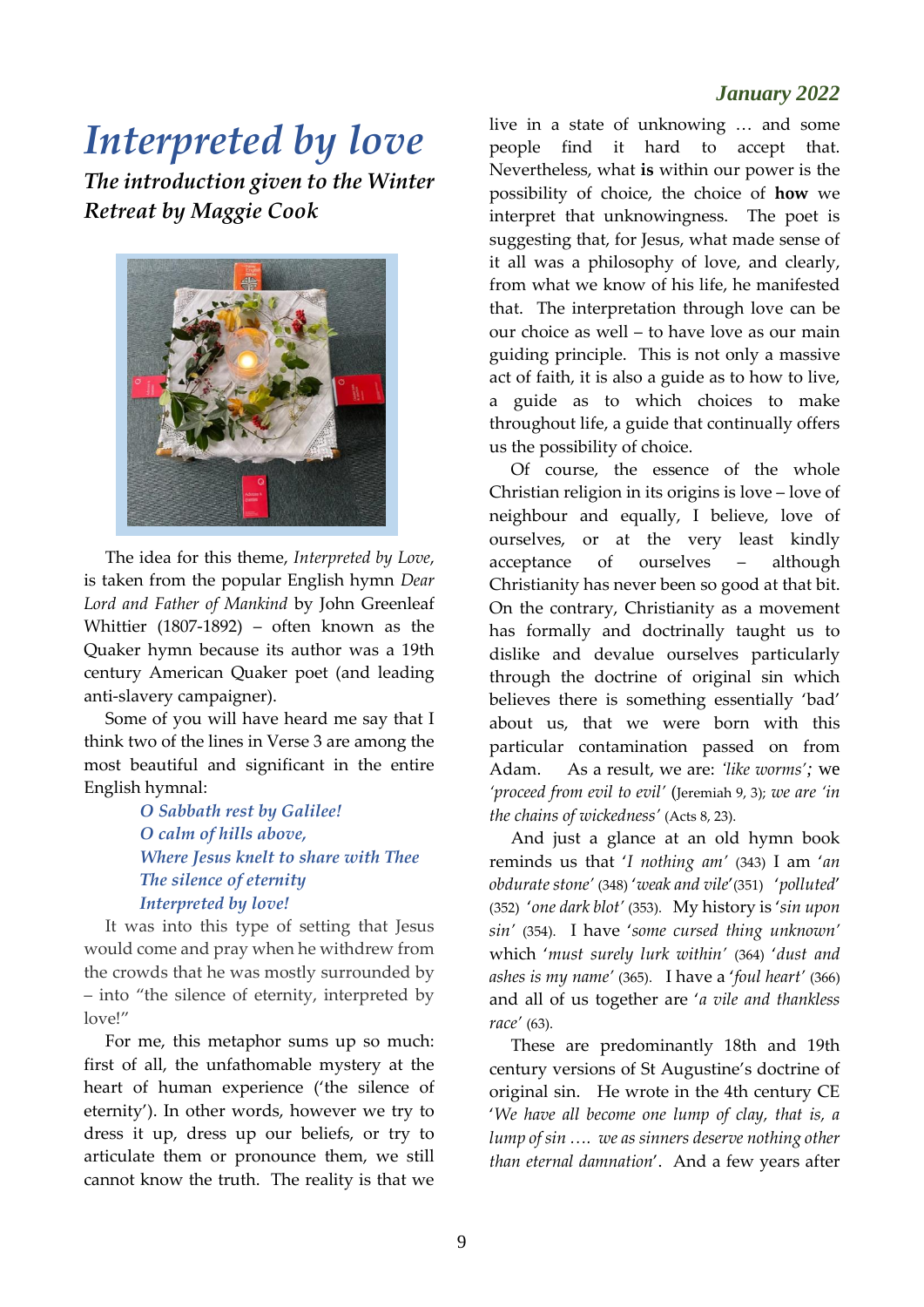that he uses the phrase '*original sin'* for the first time in the history of Christian thought.

 For Augustine, original sin was passed on genetically from Adam to all subsequent human beings; all descendants of Adam were condemned to hell from the time of their birth for a sin they committed before they were even born. Essentially, that sin is the result of a lust for the sexual act beyond what is necessary for procreation. This teaching became official church dogma in the year 529 CE. What Christianity taught, alongside this notion, was that only Christ's sacrifice could save us from this original sin, the sacrifice of a redeemer suffering and dying for all of mankind.

 If you've ever read St Augustine's autobiography, The Confessions, you will know that, from the vantage point of modern psychology, his doctrine of original sin represents what we might call a huge 'projection' onto others of his own experience. In its early chapters, it is essentially a pretty racy story of Augustine's own hedonism, particularly his single-minded pursuit of sexual pleasures. It was around the age of 16 he gave up studying altogether and concentrated on chasing females for sexual satisfaction.

 I suspect that, even if we feel we have not been particularly influenced by Roman Catholic doctrine, there is something deeply pervasive about these ideas which have been current in Western thought for about 1700 years, culminating in a kind of self-hatred and self-rejection, an unworthiness, that appears to have become the norm, even if only at an unconscious level. So, to bring it right up to date, how else would social media have become so powerful if it wasn't meeting, coalescing with, something that was already there, already embedded? Of course, in the past twenty years, the widespread use of social media has shone a light on and exacerbated these levels of self-hatred and self-rejection.

 It has become a common theme in social media leading to considerable levels of depression and anxiety, especially in the

young, who find themselves rejected (and particularly self-rejecting) because of their body image or because of something in their personality and attitude which gets attacked by someone else - often anonymously.

 Supermodel Bella Hadid recently spoke out about her mental health 'rollercoaster' of 'breakdowns and burnouts' as a result of the impact of social media. In January she took a break from social media activities - from that rollercoaster - in order to try and focus on improving her mental health. And Adele's latest album includes a new song 'Hold On' in which she says *'Right now I truly hate being me'.*

 We can barely imagine what a difference it might make if the common message were – instead of such fundamental self-rejection - Advices & Queries No. 22: '*You are unique, precious, a child of God'*

 It is probably only in the past 50 years or so that voices with this different message have started to be heard. Much of this may occur in the private and intimate world of therapy, where people acknowledge and mourn their



loneliness and selfrejection, but there are increasingly more public messages which proclaim this very different story. I suppose one of the most famous – and controversial - was the publication of *Original Blessing* by Matthew Fox, which

first came out nearly 40 years ago and was subsequently named by the New Age Journal as one of the '20 books that changed the world'. Matthew Fox fundamentally challenged the age-old Christian doctrine that we are mired in original sin. At the time, he was a Dominican monk, and also a priest in the Roman Catholic Church.

 I believe I'm right in saying that, of the world's major religions, only Christianity holds to a doctrine of original sin. Ideas are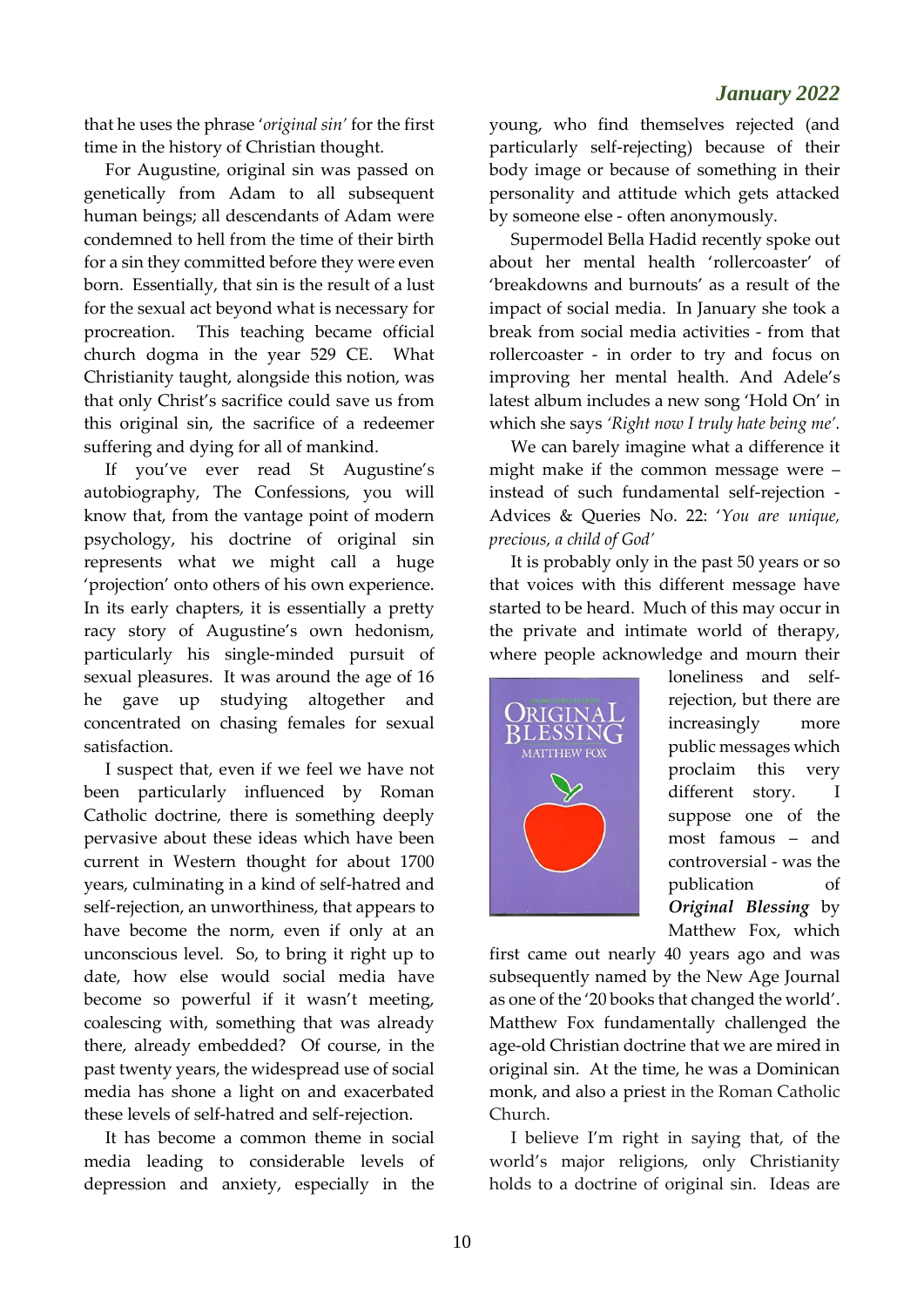powerful and the fact that many Christians believe there is something in human nature that is, and will always be, contrary to God, I've heard described as 'not just a problem but a tragedy'.

 In his book Matthew Fox lays out a whole new direction for Christianity—a direction that is ancient and grounded in Jewish thinking. Fox believes that the teaching of original sin, which Jesus never heard of, of course, (no Jew has), has served empirebuilders very well, but that original blessing, being the awareness of the goodness of creation, must take precedence. The implications are profound for psychological as well as sociological and ecological transformation.

 The sacredness of creation and of our role in it is the starting point—what the mystical tradition calls the Via Positiva, the path of joy and delight, awe and gratitude. For Fox, all of us are mystics and all of us are prophets, and he shows how Christianity once celebrated beauty, compassion, justice, and creativity and provided a path of ecstatic connection with all creation. "*Original blessing means realizing your sin is not the most important thing about you, even if the world – or the church – makes you feel like it is"*. (John E Toews: Canadian historian)

 The doctrine of original blessing also acknowledges that the deepest level of our human nature is designed to hear God's voice and walk in God's way. Another way of saying that is that our 'centre of gravity' is original blessing.

 Of course, Matthew Fox paid the price for so publicly going against the Church's teaching. In the year following the publication of Original Blessing, [Cardinal Joseph](https://en.wikipedia.org/wiki/Pope_Benedict_XVI)  [Ratzinger](https://en.wikipedia.org/wiki/Pope_Benedict_XVI) — the future Pope Benedict XVI, then head of the [Congregation for the Doctrine](https://en.wikipedia.org/wiki/Congregation_for_the_Doctrine_of_the_Faith)  [of the Faith](https://en.wikipedia.org/wiki/Congregation_for_the_Doctrine_of_the_Faith) — asked the Dominican Order to investigate Fox's writings. When three Dominican theologians examined his works and did not find his books heretical, Ratzinger ordered a second review (which in fact was never undertaken).

 Due to his questioning of the doctrine of [original sin,](https://en.wikipedia.org/wiki/Original_sin) in 1988 Ratzinger forbade Fox from teaching or lecturing for a year. Fox wrote a "Pastoral Letter to Cardinal Ratzinger and the Whole Church," calling the Catholic Church a dysfunctional family and, after that year, Fox resumed writing, teaching, and lecturing. Three years later, in 1991, his Dominican superior ordered him to leave the Institute of Culture and Creation Spirituality which he'd founded in 1976 in California and return to Chicago or face dismissal. Fox refused.

 Two years after that, in 1993, Fox's conflicts with Catholic authorities climaxed with his expulsion from the Dominican Order for "disobedience," effectively ending his professional relationship with the Church and his teaching at its universities.

 Among the issues Ratzinger objected to was his feminist theology; calling God "Mother;" preferring the concept of Original Blessing over Original Sin; not condemning homosexual behaviour; and teaching the four paths of creation spirituality: Via Positiva, Via Negativa, Via Creativa, and Via Transformativa — instead of the Church's classical three paths of purgation, illumination and union.

 It was not long after that, in 1994, that Matthew Fox was received into the [Episcopal](https://en.wikipedia.org/wiki/Episcopal_Church_(United_States))  [Church \(](https://en.wikipedia.org/wiki/Episcopal_Church_(United_States))[Anglican Communion\)](https://en.wikipedia.org/wiki/Anglican_Communion) as a priest by [Bishop](https://en.wikipedia.org/wiki/Bishop) [William Swing](https://en.wikipedia.org/wiki/William_Swing) of the [Episcopal](https://en.wikipedia.org/wiki/Episcopal_Diocese_of_California)  [Diocese of California.](https://en.wikipedia.org/wiki/Episcopal_Diocese_of_California)

 Since then, a number of Catholic priests and theologians have preached a much more positive view of human nature, among them Fr Richard Rohr, an American Franciscan priest who offers a daily online meditation that a number of Friends in our Meeting follow.

 Only last month, Richard Rohr wrote: *From the very beginning, faith, hope, and love are planted deep within our nature—indeed they are our very nature* (Romans 5:5; 8:14–17). *The Christian life is simply a matter of becoming who we already are* (1 John 3:1–2; 2 Peter 1:3–4). But we have to awaken, allow, and advance this core identity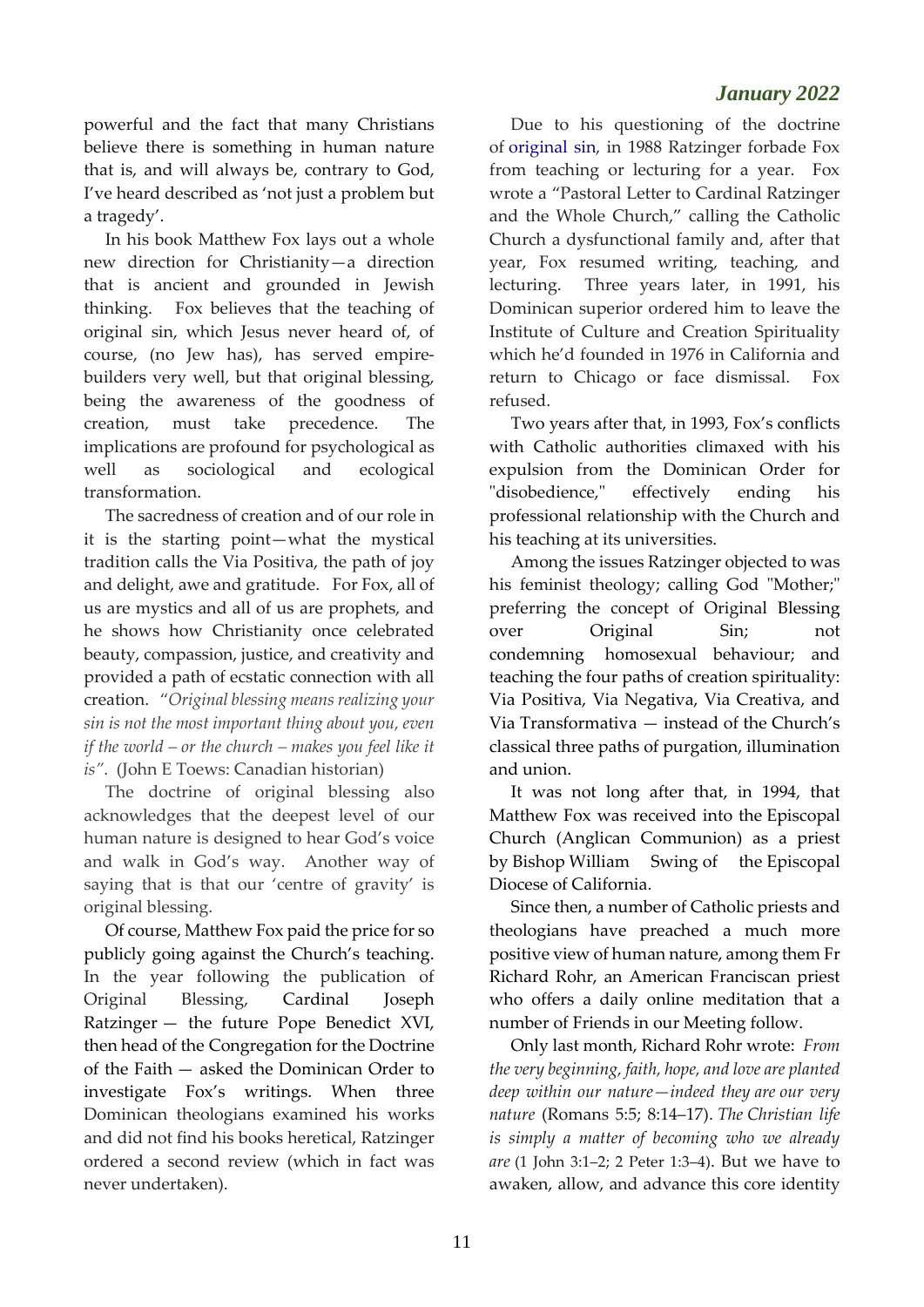by saying a conscious yes to it and drawing upon it as a reliable and Absolute Source.

 One theologian, Paul Knitter, who has made an extensive study of Christianity and Buddhism, writes: *'The underlying reason why people keep causing themselves and others so much suffering... is because we are ignorant about who and what we really are. Our problem is not an inherent sinfulness but an inherited ignorance... But - and here is the really good news - if ignorance is our fundamental problem, we are dealing with a fixable problem. This problem is not within us as part of our human nature. Rather, it's around us... The antidote for the ignorance that causes suffering is to wake up to what we really are.*

 *So, what are we really? … Following especially Tibetan and Zen teachings, we can say that our true nature, our real nature, is Buddha-nature. What some Western theologians and psychologists call 'the true self' or 'the Christ self'.*

 *Once we wake up to our Buddha-nature, once we realize the Space in which and out of which we live and move and have our being, then nothing, no matter how much it hurts or disappoints or frustrates, can destroy the strength of our inner Peace, of our ability both to endure and to respond to whatever happens.'*

 Richard Rohr continues: '*Much of the early work of contemplation is discovering a way to observe ourselves from a compassionate and nonjudgmental distance until we can eventually live more and more of our lives from this calm inner awareness and acceptance.'*

 Lisa Frost calls this '*living your deepest yes'.* '*Deep within, at your very core, there is a voice. This voice is the guiding wisdom that we all have access to. When you clarify and attune to that place inside, you gain access to that voice – learning first how to listen and then speak and act from it.* 

 *When your heart, body, mind and soul are aligned, you experience a profound sense of rightness all the way down. This is your truth. The truth about who you are, what you want and why you're here. This truth is the very thing that has been guiding your quest for authenticity, purpose and meaning. When you touch this truth, you experience it like a tuning fork sounding from the* 

*core of your being that reverberates out to dynamically interact with life. We call this truth your "Deepest Yes".'*

 Tara Brach, a psychologist and Buddhist meditation teacher, says: '*For decades a prayer has circulated in the background of my daily life: May I trust my own goodness. May I see the goodness in others.* 

 *Increasingly over the years, my trust in this loving awareness as the essence of who we all are has become a guiding light. No matter how wrong or lacking we may feel, how caught in separation, or how trapped by the messages, violations, and inequities of the society we live in, this basic goodness remains the essence of our Being.'*

She continues: "*Remember the Jewish proverb*: *Before every person there marches an angel proclaiming, 'Behold, the image of God.'"* 

### **'Trusting your own goodness'**

 So, I would like to invite you to reflect on 'trusting your own goodness' and feel what that must be like, especially for those who don't naturally go to that place. What could change for you if you really did that? If you made space for truly loving and accepting yourself? If you allowed yourself to love others more generously? I invite you to take part in this experiment and to write down anything that might be different in your life if this were the case. We'll have about twenty or so minutes doing this in a private and reflective way and then we'll come back together. The idea of this is that it is anonymous so please don't put your name on it. What I'm going to suggest is a process we've done before – that we fold up our anonymous pieces of writing, we'll pass them round and someone else in the group will read it out – also anonymously. That way, we can pool our collective insights and experiences before we then move into meeting for worship.

#### **Responses to Maggie's request are on the next three pages.**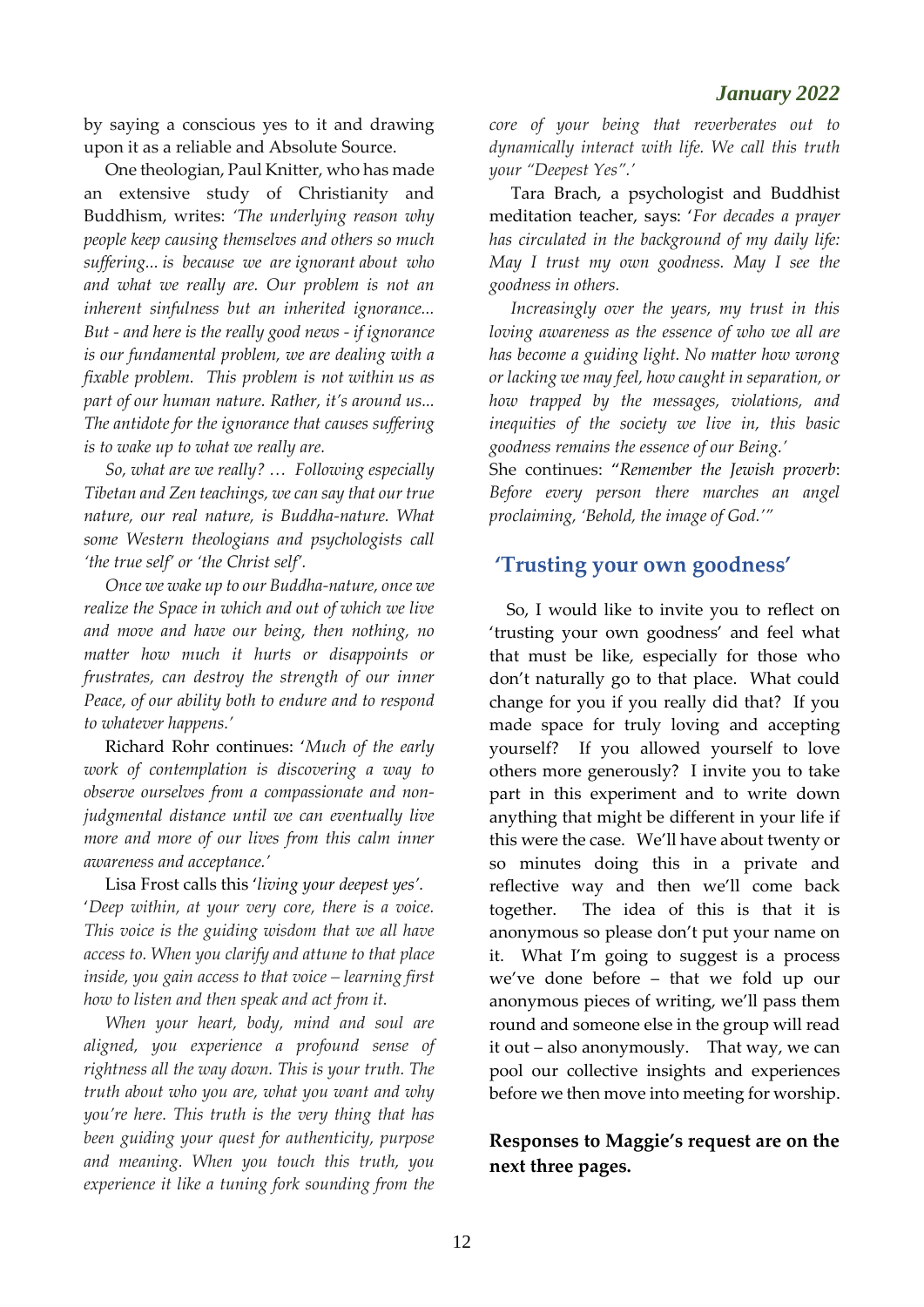# **'Trusting your own goodness'**

### **Responses to Maggie's invitation at the Winter Retreat to reflect on 'Trusting your own goodness' and to feel what that must be like**

If I was able to trust my own goodness, two things would happen: (1) The times I feel deep shame for something I have said or done would be less frequent and (2) when they occur, each shame episode would last for a shorter time.

The result of this would be that I lived more of my life as 'authentically me'. This acceptance would result in an increase of the longing & energy in me to be a more compassionate person in the world.

What would change for me is no longer being tortured by guilty memories of things I have thought, said or done in the past, or not thought, not said or not done in the past. The past includes the recent past.

As a child I always believed inside me that I was essentially 'a good human being'. I could do 'bad' things, like pinch my sister when she was selfish or said horrible things to me but I didn't think that made me 'a bad person'. I went to a Church of England primary school and attended Church services where the vicar and the ritual of the liturgy informed me I had been born bad which is why Jesus's death would save me. I couldn't get my head around this aged five. I still can't grasp it and if I was the head of the worldwide Anglican church, I'd require every Christian to embrace a philosophy of self-acceptance. Love starts inside ourselves; I knew that when I was a child. I have told myself this, every day, ever since for almost 65 years. Nothing sums this up better than Advices & Queries 22: 'Each one of us is unique, precious, a child of God.' This is what changed for me. Quakers (and therapy) enabled me to see and believe there is a 'via alternativa'.

Trusting my own goodness:

My heart is full of longing and love. Where it leads, I follow.

My tender heart is cautious of being hurt …. rejected …. not being good enough.

I trust my heart to lead me to places of community, compassion and connectivity that feed my life. There I will calmly stay in a place of trust.

I can imagine a deep sense of ease and relaxation penetrating my whole being if I could always be aware of the innate goodness of myself and others. What a relief it would be.

What a joyful life I would lead.

And what a wonderful world it would be if everyone did this.

*Just be who I am and love that soul which is often hidden but which shines depending on the fog and open skies within us.* 

*My soul is my temple.*

*To be open with greater acceptance and to be able to value the richness of that person and others too.*

*To really learn how to listen – really really listen with undivided attention.*

*To be able to unwrap years of embedded filters that have inhibited openness.*

*To live in the moment and to feel strong in my action of kindness.*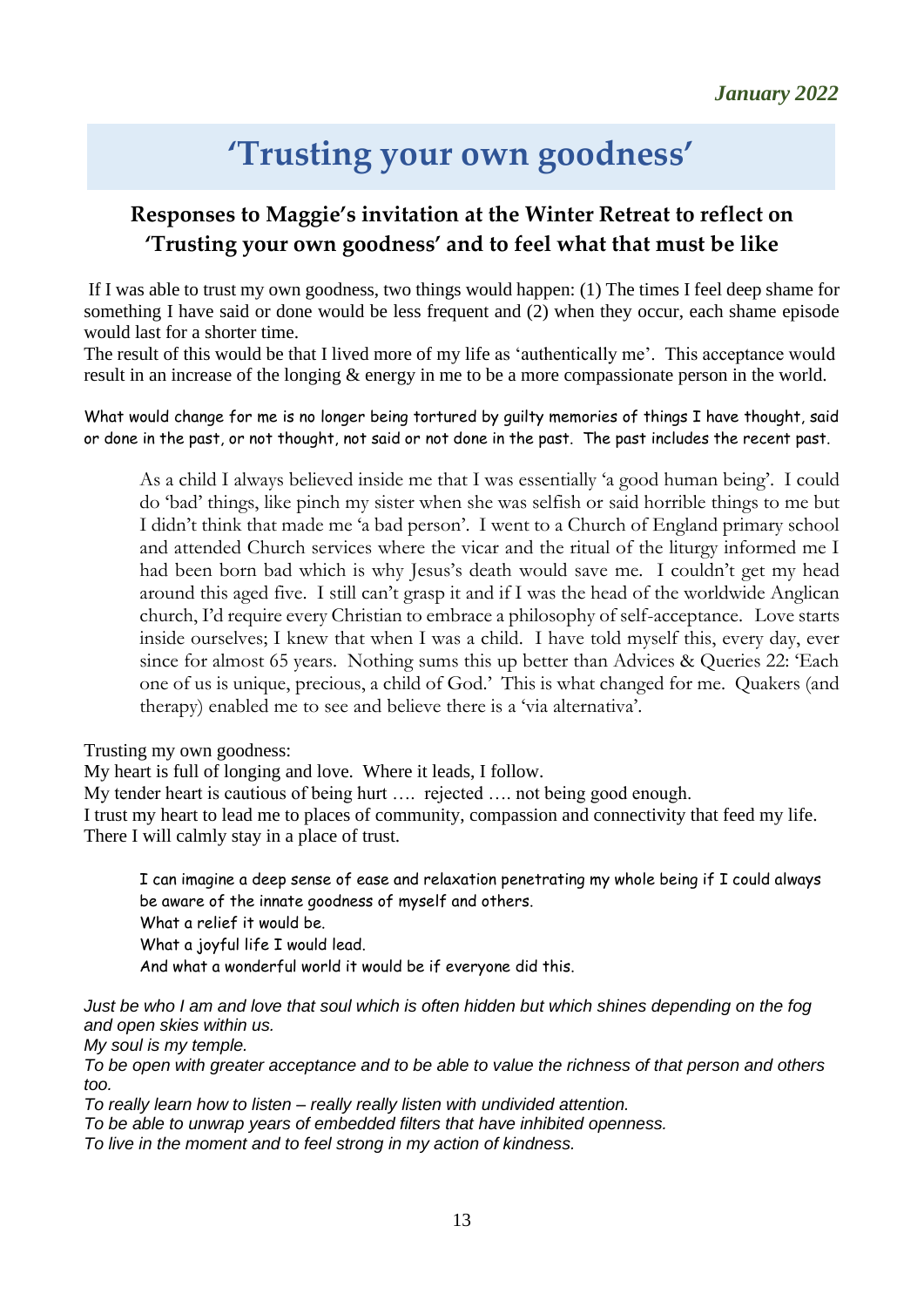If I could live and breathe into my deepest yes …….

I'd have so much more energy, vitality, space, to offer myself and others.

I'd have more moments of peacefulness when I could feel my 'deepest YES', MY deepest YES. My DEEPEST Yes. My deepest YES. YES.

My belly relaxes, my mouth smiles, my eye begins a twinkle, my gaze softens, my back releases, my chest opens, my ribs widen.

I could **truly** listen; I could remember those things which are important and which help me make connection, deepen relationship.

I could truly engage in self-compassion so that I could forgive myself for things I so wish I had done differently and I imagine that I will continue to be able to forgive myself in the future.

I could accept what I can offer. I am good enough.

I am good enough. I **will** be good enough. I **was** good enough.

I could forgive myself as a parent, as a moulder of beings, as a creator, as a human being.

I could feel the breeze, the oh so slight breeze, the wings of the angel makes as she walks in front of me ……. on each person I meet along the way.



The challenge is how to find my essential goodness beneath the hardening of decades of conditioning. My goodness feels at the moment like a gawky fluffy fledgling. It needs the warmth of the smile of kindness from last night to melt and soften the defences. Then I will be able to find and recognise the goodness in others.

*What do I believe? (positive) in people. (negative) in God, in original sin.*

Very deep down - very early stuff in my life - is a sense that  $\Gamma$  am 'in the way', that  $\Gamma$  am some sort of 'unwanted intrusion'. This feeling still persists despite years of consciously engaging with my own emotional growth. It still stops me doing certain things, e.g., visiting a sick friend, because something tells me – with conviction – that they won't want to see **me**, that I will be an intrusion and that, at best, they will be polite. So I hold back. If I trusted my own goodness, I think I would be more relaxed, I'd be generally sunnier – not so intense. I recognise this is a deep and early wound that is hard to shift.

I would trust that I could serve others as they need to be helped. I would be less judgemental …. Less afraid of what others think and feel about me. Have more confidence in myself. Feel more secure …... less anxious. I would feel freer to express myself more openly. And be at peace ……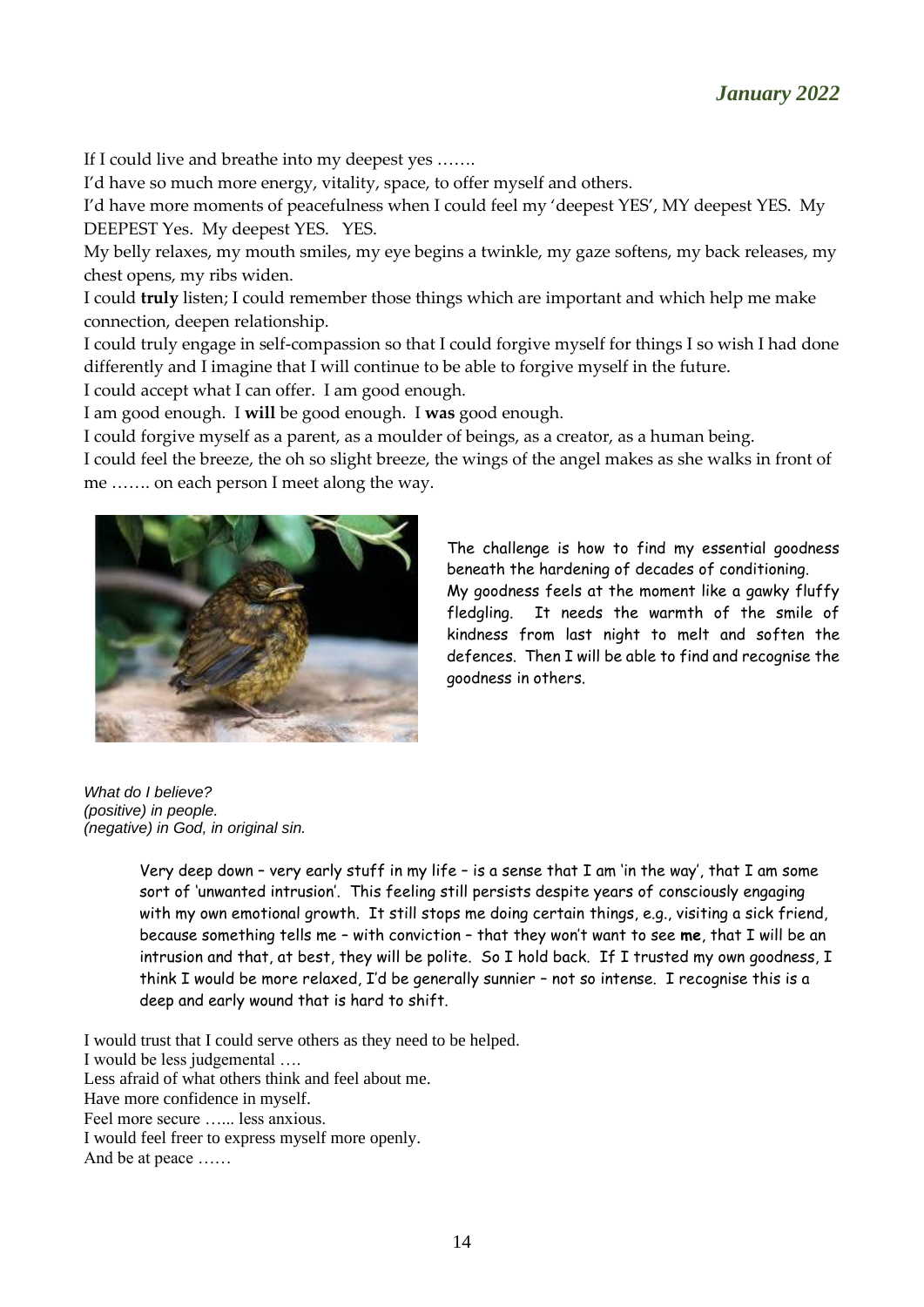What could it be like to trust your own goodness more and be more generous loving others?

Less guilt More confidence Less critical of others Take things less personally Fewer hang-ups A spiritual lightness Could trust my own judgement more I could be less controlling.



#### *What would be different?*

*I would fear criticism and rejection less.*

*I wouldn't have to try so hard; I would have nothing to prove.*

*I would react less, and respond more lovingly.*

*I would not be stung by my own mistakes; I would smile at myself more.*

*I would be more at ease saying 'no'.*

*I would be more open so I might feel more pain but it would trouble me less; it would pass. I would trust more.*

If I valued my own goodness more, saw it/me as more beautiful and precious, I would prioritise spending time daily to experience and get in touch with my centre ……. I'd ignore/let go the many, many distractions which seem, and possibly are, important and certainly urgent.

Experiencing the love at my centre never has a deadline. Almost everything else does. Seeing the goodness in others more readily would mean me slowing down, being more patient, accepting and less anxious.

Other thoughts: The struggles St Augustine had to bring his own sexuality into line with the anti-sex strand in Christianity has had a very toxic legacy. Nonetheless, whatever language is used, the 'shadow side' is real. Human nature is a very mixed bag.

Every day I aim to be a better person than the day before.

Each day I seek to learn something new in order to be a better person, a more whole person. When I look back and see how far I've come, I amaze myself and am full of gratitude for the great teachers, authors, researchers, spiritual speakers who pass on their knowledge. With this knowledge, and practising it in my daily life, I can forgive my foolish ways, 'my absurdities and blunders' (Ralph Waldo Emerson) which were based on ignorance, and move towards a more whole me, where all parts of me (light and dark) can be understood and

accepted and I can live according to my truth and in integrity.

I am learning to be me, the best me, inching forwards.

I am learning to be a better person in this world.

*We are given one blessing: love, which cannot be taken away from us. Only love, and all the joys will be yours, the sky, the trees, people, and even yourself.* **Leo Tolstoy**